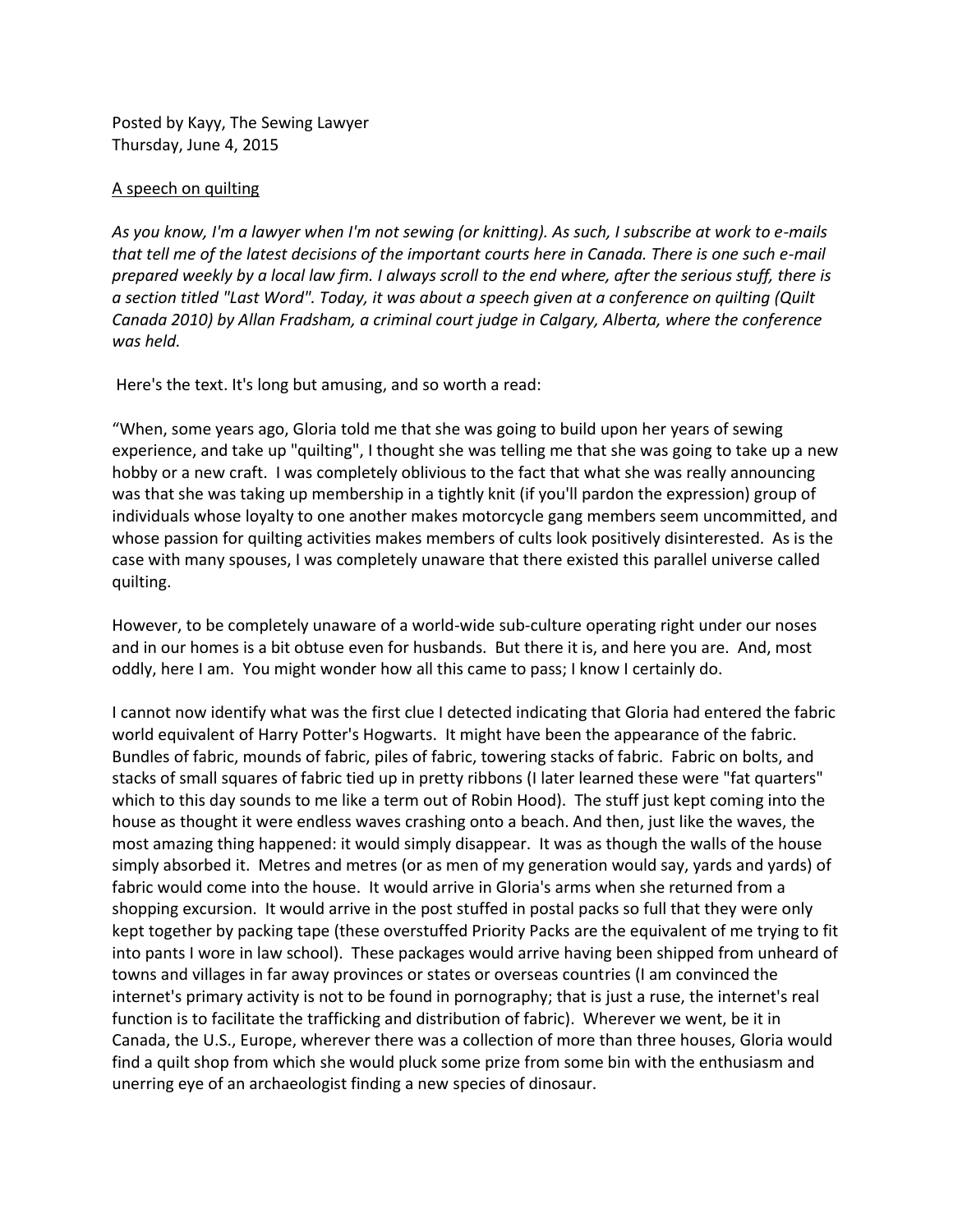And of course, the reason that there are quilt shops everywhere is because there are quilters everywhere, and I mean EVERYWHERE. A few years ago, Gloria had been visiting her sister-in-law in Kelowna. While there, she found and purchased a Featherweight sewing machine. I understand that making such a find is a matter of such joy that it may eventually attract government taxation. When it came time to fly back to Calgary, Gloria worried about what the people at airport security would have to say when she tried to take the machine onto the plane. She need not have been concerned. Now, airport security takes pride in preventing me from carrying onto a plane a small squirt of toothpaste left in a rolled up toothpaste tube if the tube in which it is lodged did at some point in the distant past, contain a prohibited amount of toothpaste. My spot of toothpaste is a national security threat. However, when it came time for Gloria to go through security with the Featherweight, which is made of metal and has needles in secret compartments, airport security came to a standstill. Why? Were they about to confiscate the machine, and detain the person who dared to try to board with it? Of course not. They gathered around it in awe and admiration, asking Gloria questions about where she had found it, and expressing admiration for her good fortune in finding it. And why did Gloria get such warm treatment when I am shunned for trying to maintain some degree of oral hygiene? Well, the answer is obvious; the assembled airport security staff were all quilters, complete with the secret handshake.

Maybe I should have twigged to what was happening when the washing of all this fabric led to having to replace our washing machine, which was clearly not designed for such industrial use. Now, let me pause here. I understand that there is an intense debate within your world about whether or not fabrics should be washed upon purchase. I do not wish to be caught in any crossfire between the two camps, for all I know, as an outsider, I may not be authorized to even know of the controversy. I do suspect that if men were making the decision, quilting would involve lot less fabric washing and a lot more beer drinking.

I did eventually discover where all the fabric went. It went into drawers, cupboards, shelves, and, eventually it completely filled up a closet, which took up one full wall in Gloria's newly built "sewing room". What we now call Gloria's "sewing room", we used to call "the basement".

I have discovered that one of the art forms mastered by quilters is the ability to purchase container loads of fabric, conceal it in the house, and camouflage the purchase so that it slips right under the nose of the unsuspecting spouse. As a loving and obedient spouse, I have on many occasions found myself in quilt stores where I serve two useful functions: I can reach bolts of fabric stored on top shelves; and I can carry numerous bolts of fabric to a cutting table. However, I have also started to listen to what is said in quilting stores, and one day, in a little quilting shop in the heart of Alberta farming country, I heard something that made it clear to me that quilters are so clever and, dare I say, devious, that there is really no sport for them in fooling we naive husbands. Gloria had decided to buy some fabric (which is similar to saying that Gloria had decided to breathe), and had gone to the till to pay for it. Upon running through Gloria's charge card, the clerk quietly said, "Now, when you get your credit card statement, don't be alarmed when you see an entry for our local feed store. We run our charges under that name so that if a husband looks at the credit card statements, he will think that the entry is just something he bought at the feed store for the farm". That sort of financial shell game would make Goldman Sachs proud. I knew at that moment that there had been a major and probably irrevocable shift in the world's power structure. I concede it is basically over for the non-quilting husband.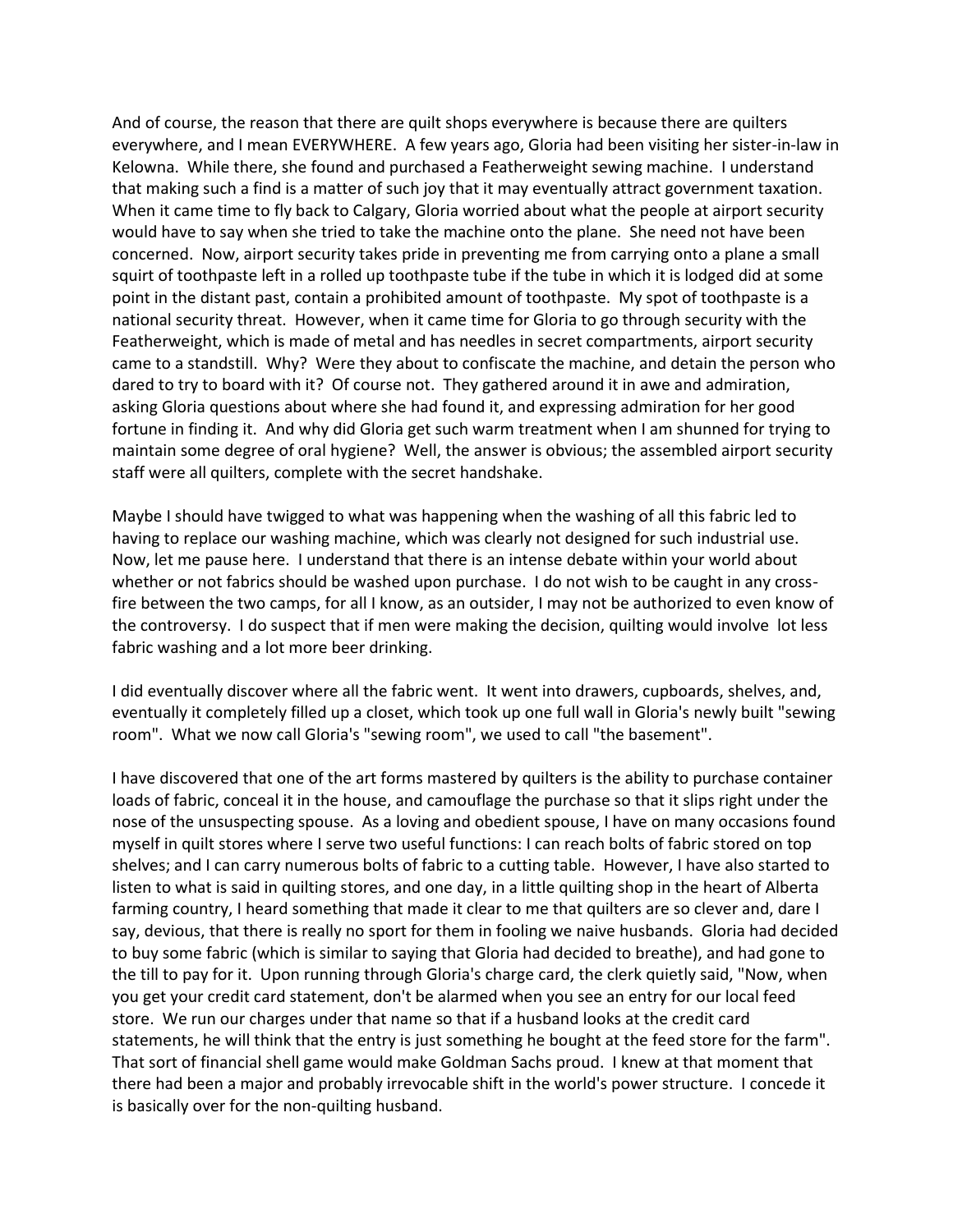As you have been told, I sit as a criminal law judge, and as such I often find myself sitting on drug trials, or issuing search warrants in relation to drug investigations. I must say that the more I learned about the quilting world, the more I started to see similarities between that world and the drug world. It has caused me some concern.

We all interpret events from our own perspectives using the lessons we have learned through life. When I saw the extent to which Gloria's collection of fabric was growing, I began to worry. In the law relating to drugs, the amount of a drug one has in one's possession is an important factor in determining the purpose for which the person has the drug. For example, if a person is in possession of crack cocaine (to use a drug with an addictive power equivalent to fabric), one look at the amount of crack the person possessed. If the amount exceeds the amount one would realistically possess for personal use, then one may reasonably draw the inference that the purpose of the possession is not personal use, but, rather, it is for the purpose of trafficking the drug. So, you can imagine what I thought when I saw Gloria's collection of fabric grow to a point where she readily admitted that she could never use all that fabric in several lifetimes. I reluctantly concluded that I was married to a very high-level fabric trafficker. Mind you, in order to qualify as a trafficker, one does have to part with fabric, and I see very little evidence of that happening.

In fact, the more I thought about the parallels between the quilting culture and the drug culture, the clearer the similarities became. Consider the jargon. I have learned that this vast collection of fabric, which is stored in our house, is a "stash". Well, drug dealers speak of their "stash" of drugs. Gloria speaks of doing "piece" work. In the drug world there are often people who bring together the crack cocaine dealer and the buyer; think of a real estate agent, but not as well dressed, through perhaps somewhat less annoying. Those people speak of breaking off a "piece" of crack as payment for bringing the parties together. Sounds to me like a type of "piece work". Those who transport drugs are often called "mules"; I have frequently heard Gloria refer to me as her mule when I am in a quilt store carrying stacks of fabric bolts (or did she says I was stubborn as a mule?). Well, it was something about mules. And I should think that this whole conference is a testimony to the addictive qualities of quilting.

In my role as a Sherpa, I have accompanied Gloria on various quilting expeditions, and I have been impressed by many things. One is, as I have mentioned, that no matter where one goes, there will be a quilt store. The proliferation of quilt shops makes Starbucks outlets seem scarce. One day Gloria led me into a hardware store, which seemed odd to me, that is until I discovered that, as I walked towards the back of the store, the store had become a quilt shop. The metamorphosis was extraordinary, and very crafty (if you will pardon the pun). At that moment, I knew how Alice felt as she followed that rabbit down the rabbit hole. Suddenly, one was in a different universe.

Another thing I have learned is that the operators of quilt shops have great business acumen. In one of Gloria's favourite shops, upon entry I am greeted by name and offered a cup of coffee. If the grandson is with us, he is allowed to choose a book to take home. It is all so friendly that I don't even notice that I cannot see over the growing pile of fabric bolts which fill my arms. I wish that my doctor did such a good job of distracting me when it is time to do a prostate exam.